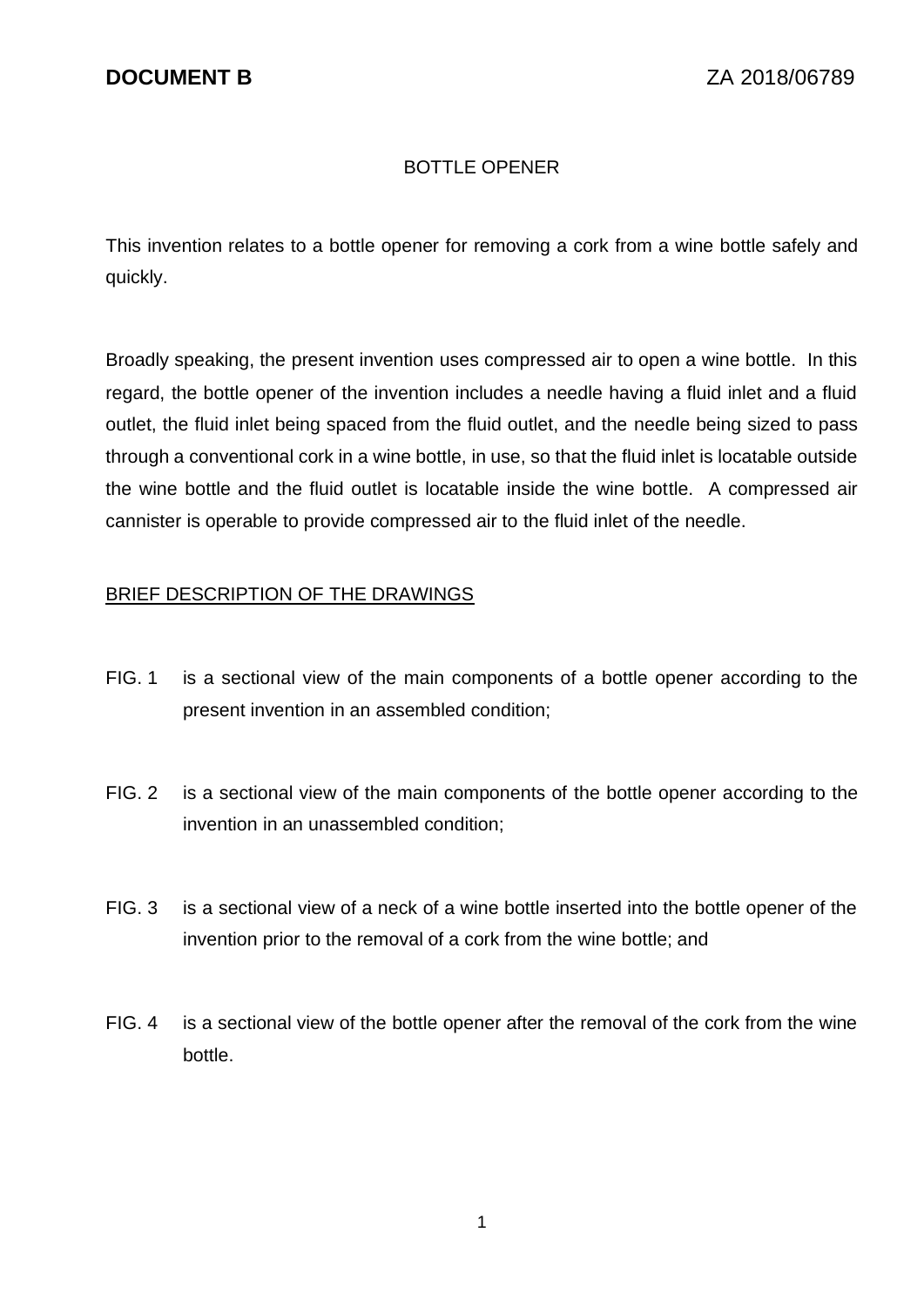## DETAILED DESCRIPTION OF A PREFERRED EMBODIMENT

Below is a detailed description of a preferred embodiment of the invention with reference to the accompanying drawings.

It will be appreciated that the embodiment of the invention described below is provided by way of example only, and that the scope of the invention should not be limited to the specific details provided below.

With reference to FIGS. 1 and 2 of the drawings, a bottle opener according to the invention includes a syringe 2 in the form of a hollow, tube-shaped body for receiving a compressed air cannister 7. A needle 3 is attached to a first end of the syringe 2, and a cap 4 is attached to a second, opposed end of the syringe 2.

The first end of the syringe 2 is formed with an enlarged portion 21 having an outer diameter which is slightly larger than the outer diameter of the remaining portion of the syringe. The first end of the syringe also includes a socket having an internal thread, as shown.

The needle 3 includes a base 31 and a tube 32. The base 31 is geometrically shaped and carries an external thread along a portion of its outer surface 311. The external thread on the needle 3 corresponds with the internal thread on the syringe 2 to allow for threaded connection of the needle to the syringe. The free end of the needle tube 32 includes an air outlet 321, the purpose of which will be described in more detail below.

As best seen in FIG. 2, the cap 4 includes an internal thread and the second end of the syringe 2 includes a corresponding external thread to allow for threaded connection of the cap 4 to the syringe 2. An upper opening 41 in the cap 4 provides access to the compressed air cannister 7 inside the syringe 2, in use.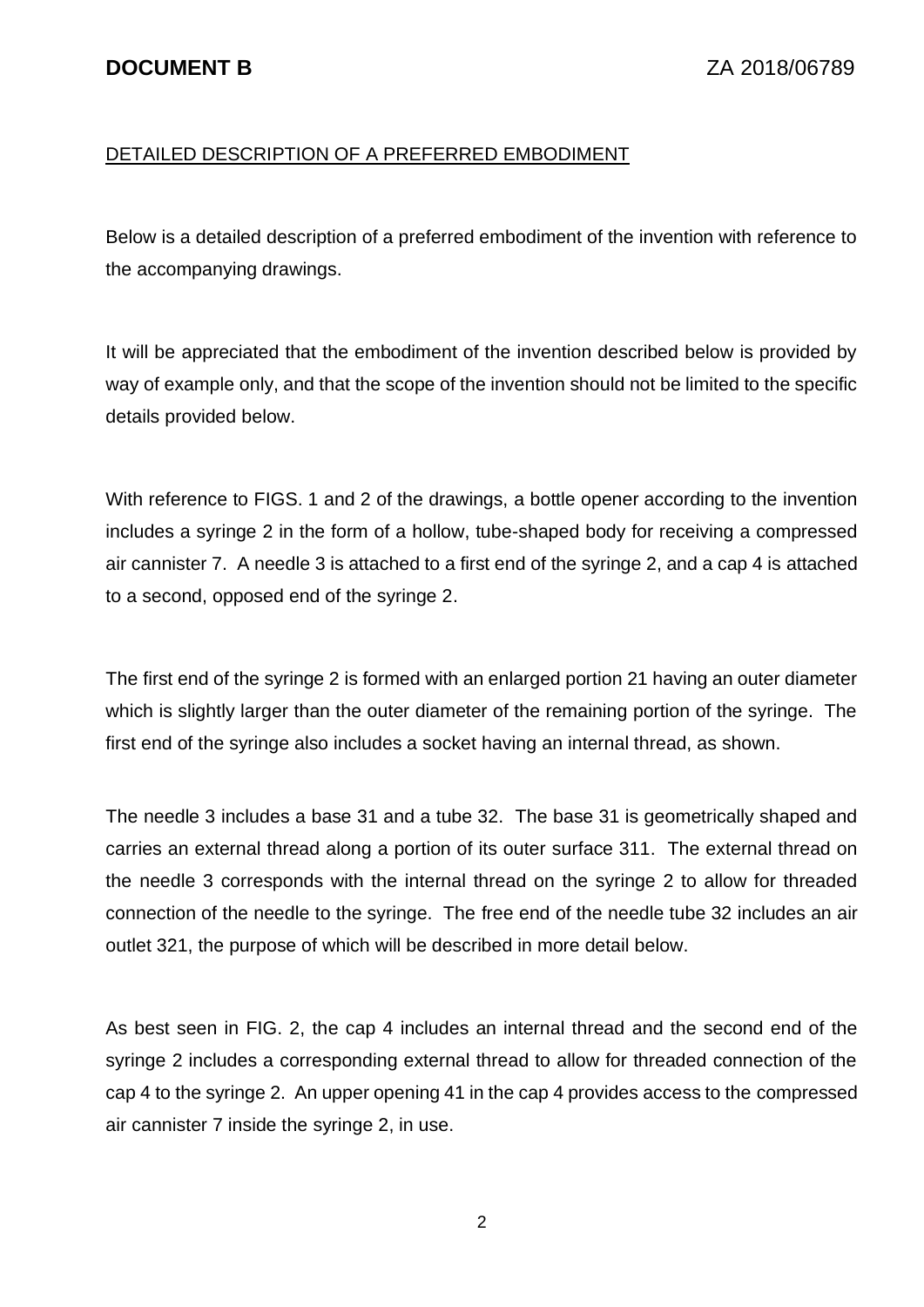A slide jacket 5, which is formed from a generally pipe-shaped body, has a first end 51 with a reduced internal diameter relative to the internal diameter of the remaining portion of the slide jacket. The internal diameter of the first end 51 of the slide jacket 5 is smaller than the outer diameter of the enlarged portion 21 of the syringe 2 so as to prevent the enlarged portion 21 from passing through the first end 51 of the slide jacket. An opposed, second end 52 of the slide jacket 5 carries an internal thread, as best seen in FIG. 2 of the drawings.

The bottle opener also includes a bottle holder 6 (see FIG. 2) which includes a base 61. An external thread 62 on the base 61 corresponds with the internal thread on the second end 52 of the slide jacket 5 to allow for threaded connection of the bottle older 6 to the slide jacket 5. A cylindrical portion 63 extends from the base 61 of the bottle holder 6, as shown, and defines a socket which is sized to receive the enlarged portion 21 of the syringe 2 (see FIG. 1). The base 61 also defines an aperture 64 which is sized to receive the needle 3.

Referring now to FIGS. 3 and 4 of the drawings, in use, a neck of a wine bottle 8 (which is sealed with a cork 9) is inserted into the bottle holder 6 and the syringe 2 is displaced downwardly into the position illustrated in FIG 3, causing the needle tube 32 to pass through the cork 9 so as to locate the free end of the needle tube 32 within the wine bottle 8. Then, using the opening 41 in the cap 4, the upper end of the compressed air cannister 7 is pressed down gently to release compressed air from the cannister 7. The compressed air flows along the needle 3 and into the wine bottle 8 via the air outlet 321 at the free end of the needle tube 32. The pressure inside the wine bottle 8 increases as more compressed air is released from the cannister 7 until the internal pressure is sufficient to push the cork 9 out of the wine bottle 8.

The cork 9 is usually retained on the needle tube 32 after its removal from the wine bottle 8. To dislodge the cork from the needle tube 32, the syringe 2 and the slide jacket 5 are displaced in opposite directions so as to allow the needle tube 32 to be withdrawn through the aperture 64 in the base 61 of the bottle holder 6, as illustrated in FIG. 4 of the drawings.

It will be appreciated that the bottle opener of the invention allows a user to remove a cork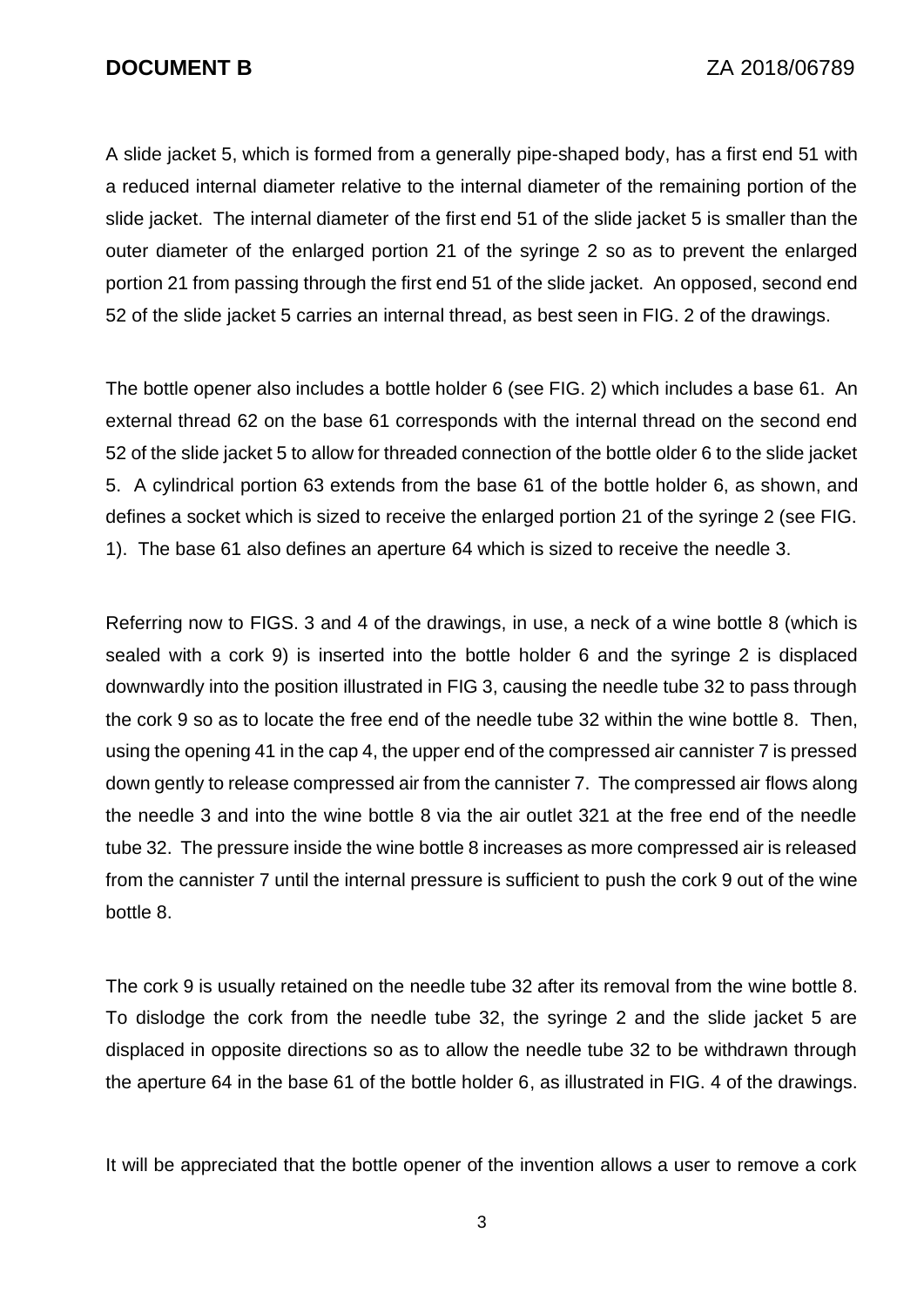from a wine bottle relatively easily and safely. In addition, the components of the bottle opener of the invention are relatively simple and easy to manufacture.

Claims omitted.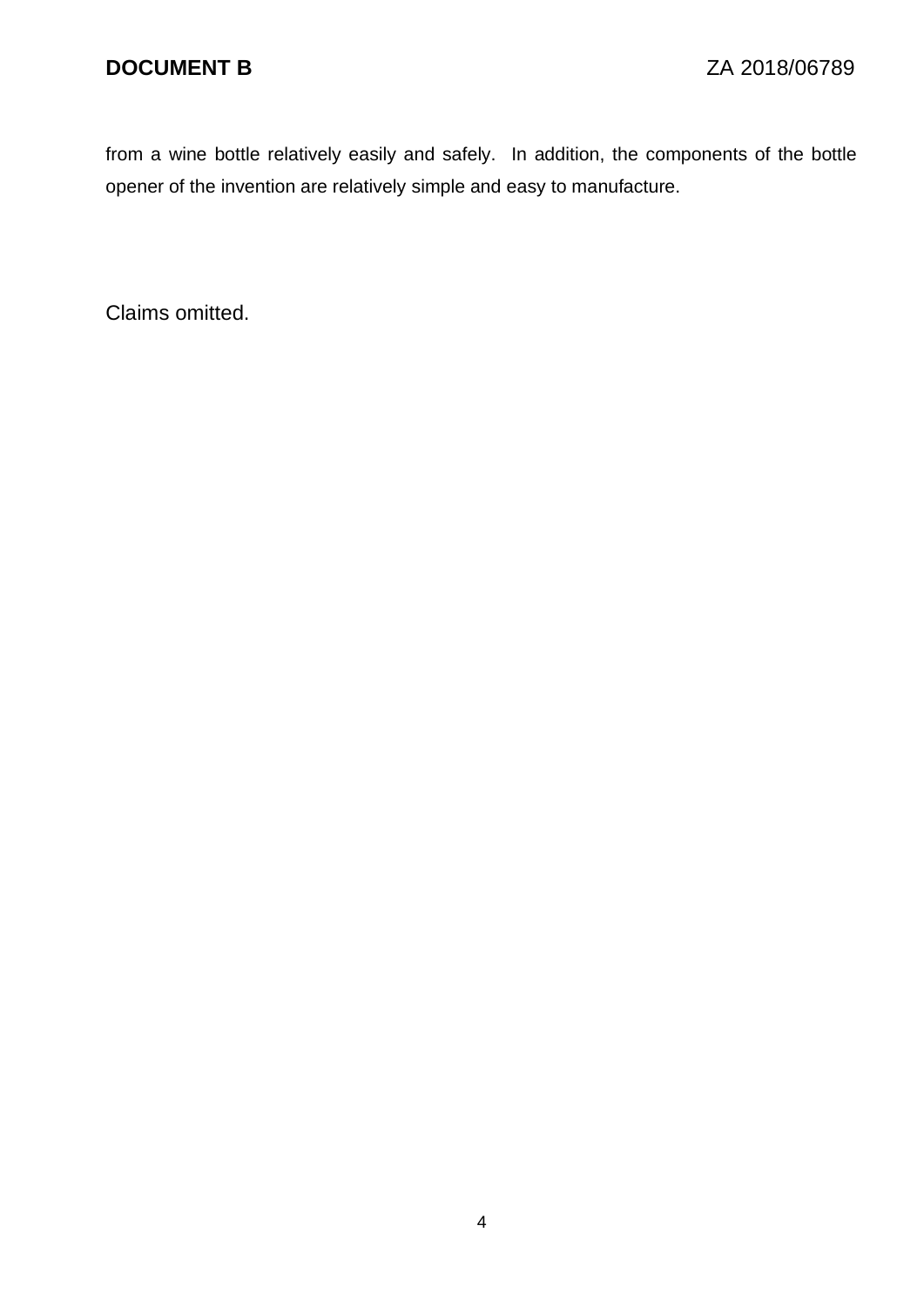

 $FIG. 1$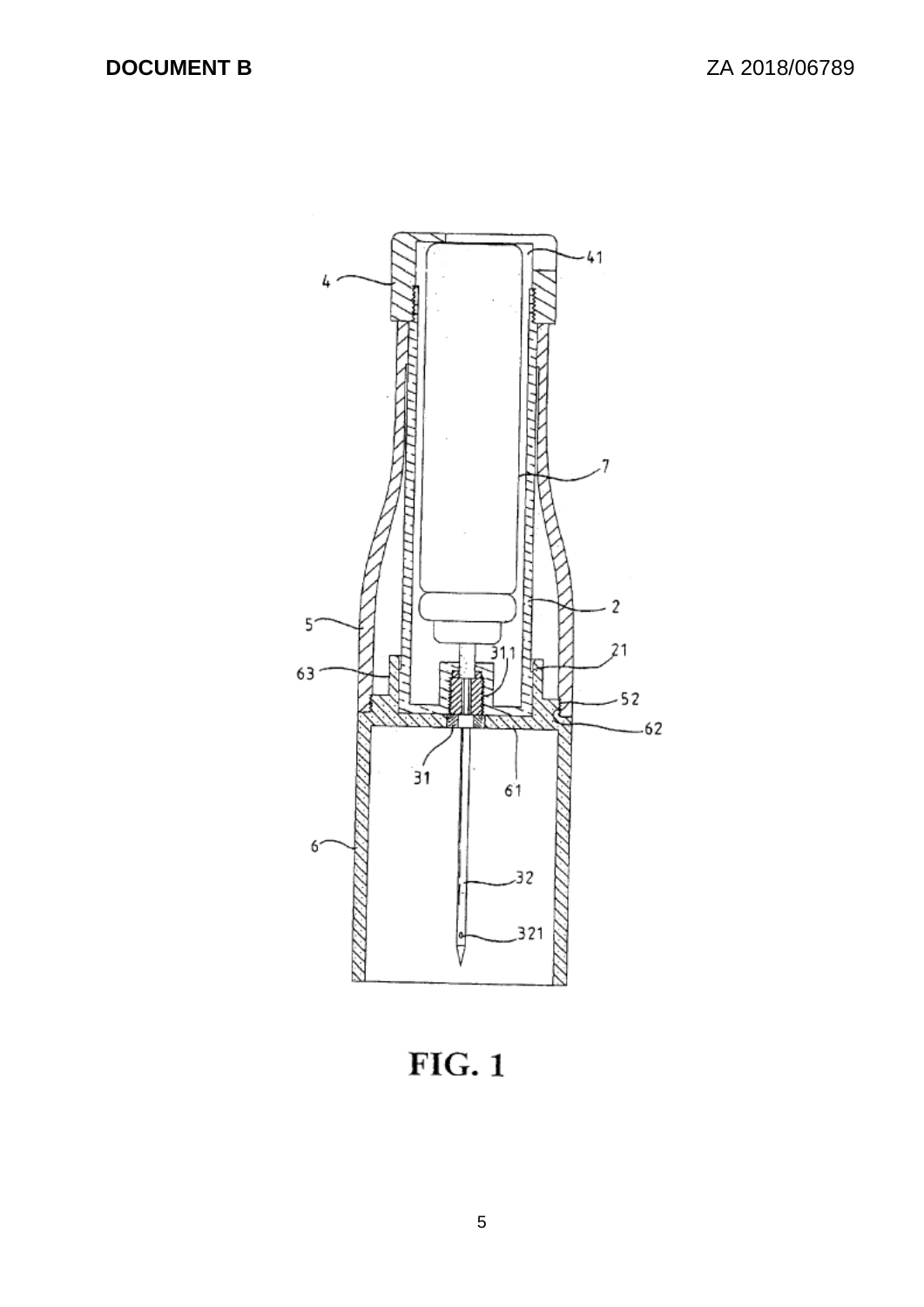

 $FIG. 2$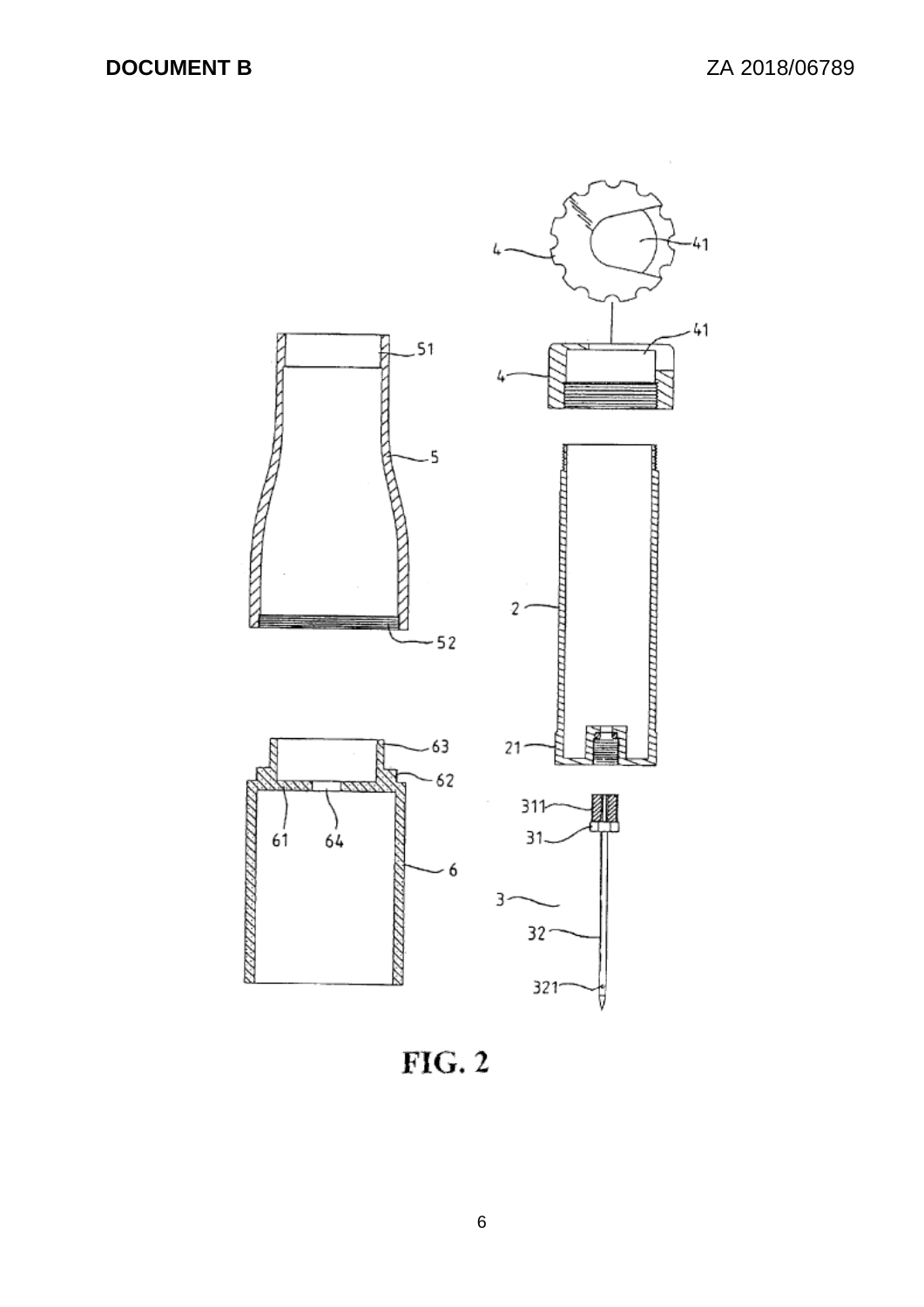

 $FIG. 3$ 

7